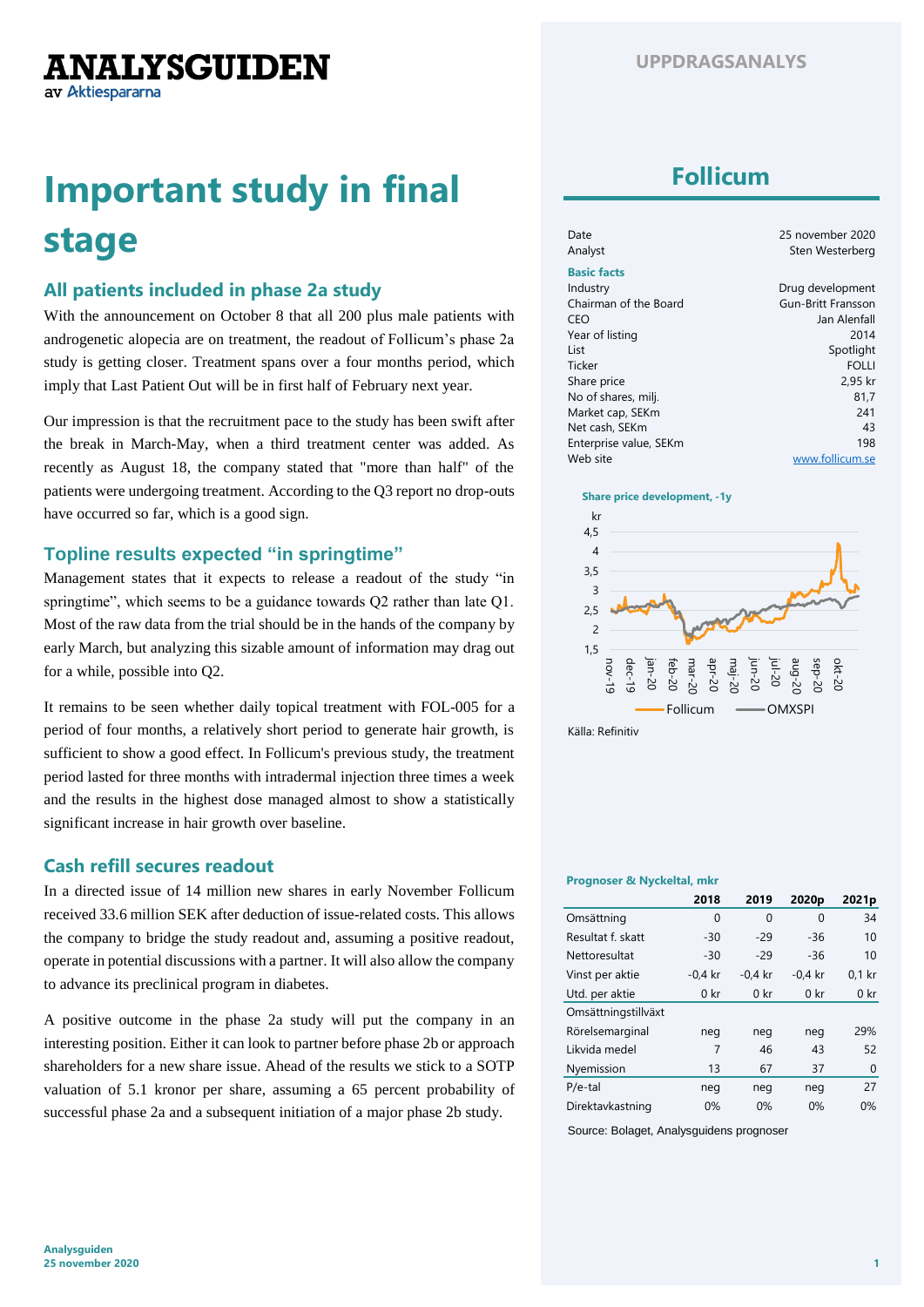### **Investment case**

### **Important news on its way**

The company's Phase 2a study (FCS-003) is a randomized, double-blind, placebo-controlled study that should provide crucial information about the clinical effect of the topical formulation of FOL-005, the company's lead project for treatment of androgenetic alopecia, a hereditary form of hair loss. In addition, the study will provide additional knowledge about product safety.

FCS-003, the third controlled clinical trial of FOL-005, was launched in February and is being conducted at three different dermatology clinics in Germany. Recruitment of patients to FCS-003 has been swift since the study resumed in June, not least in light of continued covid-19 restrictions in Germany. Last patient to enter the study should have his treatment completed by February 8 next year. Management anticipates a release of the study readout "in springtime", which may mean early second quarter.

### **Primary endpoint counts number of new hairs**

The primary endpoint in the 2a study looks at the difference in hair growth per cm<sup>2</sup> at the end of the treatment period compared to the start of treatment (baseline) for the three dosage groups of FOL-005 and placebo. An important secondary endpoint is the proportion of hair follicles in the growth phase (anagen) and dormant phase (telogen).

Considering the relatively short treatment time, secondary endpoints and a dose-response signal will be of importance in the evaluation of FCS-003. We speculate that a hair growth of 8-11 strands per  $cm<sup>2</sup>$  should be seen as positive in FCS-003. In the Q3 report management states that a dose response signal (better effect at higher dose) and/or a "numerical difference" in hair count over placebo would "strengthen the attractiveness of the project."

#### **Major share price reaction expected**

A positive readout, depending on a few parameters, will put the company in an interesting position when choosing how to finance a phase 2b program. A significant rather than numerical superiority over placebo will definitely be interpreted as positive and we believe it may be possible to make a case for a positive readout also with numerical superiority over placebo.

Our SOTP-valuation of SEK 5.1 per share corresponds to a 65 percent likelihood of a positive outcome in phase 2a and a subsequent initiation of a phase 2b study program. In our base case scenario, with financing of a phase 2b program provided by a partner deal in 2021, there is potential for another SEK 2 gain up to SEK 7 per share.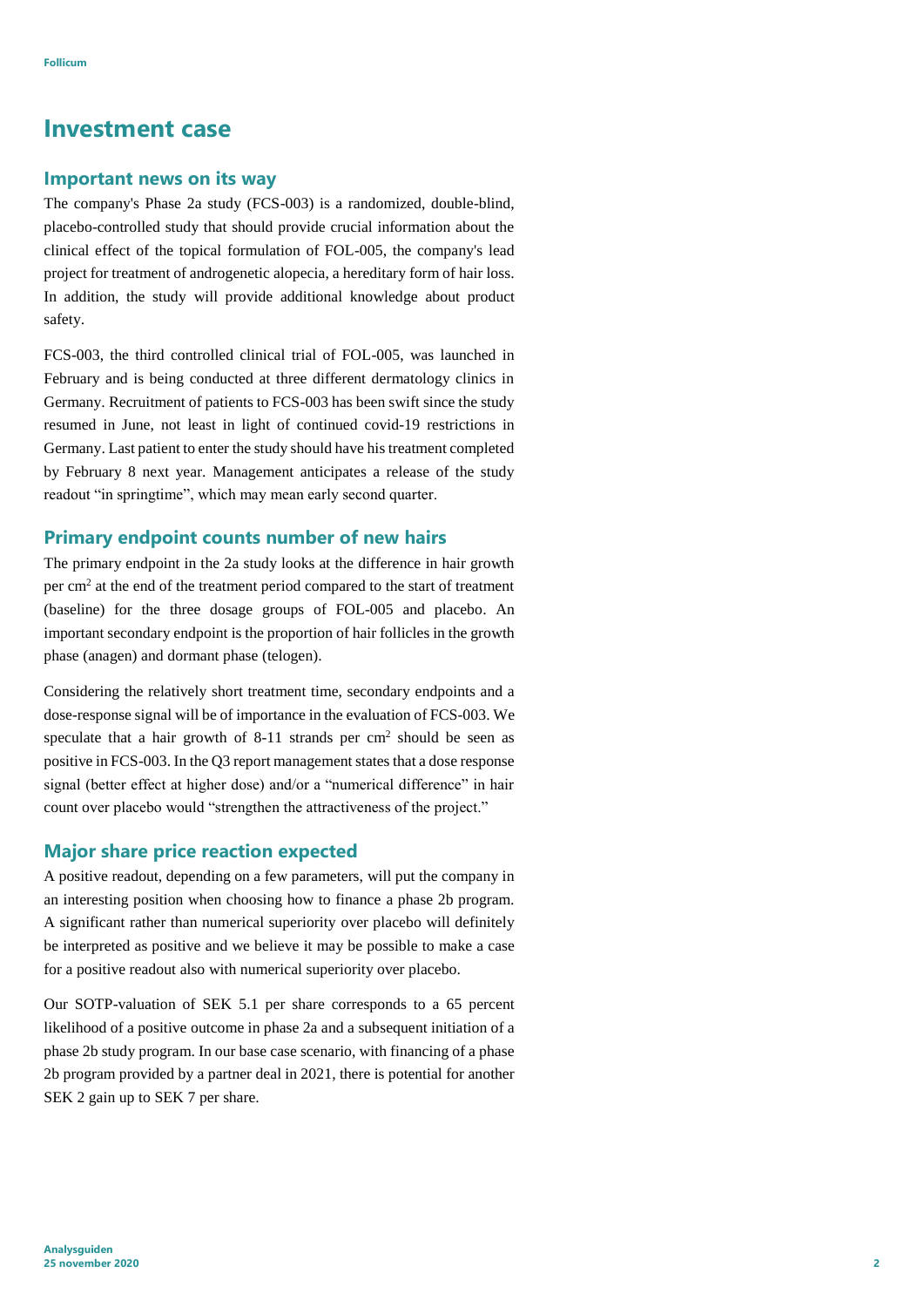# **Different readouts of phase 2a**

### **Numerical or statistical superiority**

We speculate that a hair growth of 8-11 hair strands per  $cm<sup>2</sup>$  should be seen as positive in FCS-003 and provide statistical superiority over baseline  $(p<0.05)$ , which corresponds to the primary endpoint in the FCS-003 study. As for the comparison to placebo, it remains to be seen if 8-11 strands will be enough for either numerical or statistical superiority. We speculate that the placebo group will see an increase in hair count by 5-7 hair strands per cm<sup>2</sup> .

Follicum's previous study FCS-002 had a readout after three months with intradermal injections of FOL-005 into the scalp three times a week in 60 male subjects with alopecia. The result showed hair growth of 6.7 hairs  $/$  cm<sup>2</sup> at the highest dose, which was not a clear improvement (statistically significant) compared to baseline. In this study, the placebo group showed 5.6 new hairs  $/$  cm<sup>2</sup> after the three-month treatment, which was more than the hair growth at the lower doses of FOL-005. The secondary parameter regarding the proportion of hair follicles in active growth phase showed a clearly better effect both compared to before treatment and placebo.

A high portion of follicles in the growth phase (anagen) should imply a positive long-term clinical effect beyond the four month period.

This result tells us in part that a short treatment span of alopecia makes it difficult for FOL-005 to develop its full therapeutic effect. It is fair to assume that the treatment period of three months in FCS-002 with three doses a week was possibly both too short and too weak for the therapeutic effect on hair density to be assessed. The four month time span which is tested in FCS-003 is a consequence of both toxicology data being limited to three month and the new topical formulation.

The count of the number of hairs is based on a validated digital photographic software. Using the software, other important parameters than hair count can be evaluated to understand how FOL-005 affects hair growth. Already approved treatments of alopecia, primarily Rogaine and Propecia, have shown similar or slightly stronger effects on hair growth (7-12 hairs) during a longer treatment periods of 6-12 months.

### **Higher dose exposure in FCS-003 than in FCS-002**

Compared with the two previous clinical studies, FCS-001 and FCS-002, major changes have been made to FOL-005. A new patent-pending creamlike formulation has been developed by the company to make it easier to self-treat at home. The patient applies the cream to the scalp by himself every night during a four-month period, compared to an injection at a clinic three times a week over a three-month period in the FCS-002.

The patients in FCS-003 are treated one month longer and more intensively with FOL-005 than in FCS-002 (every day vs 3 times / week). Three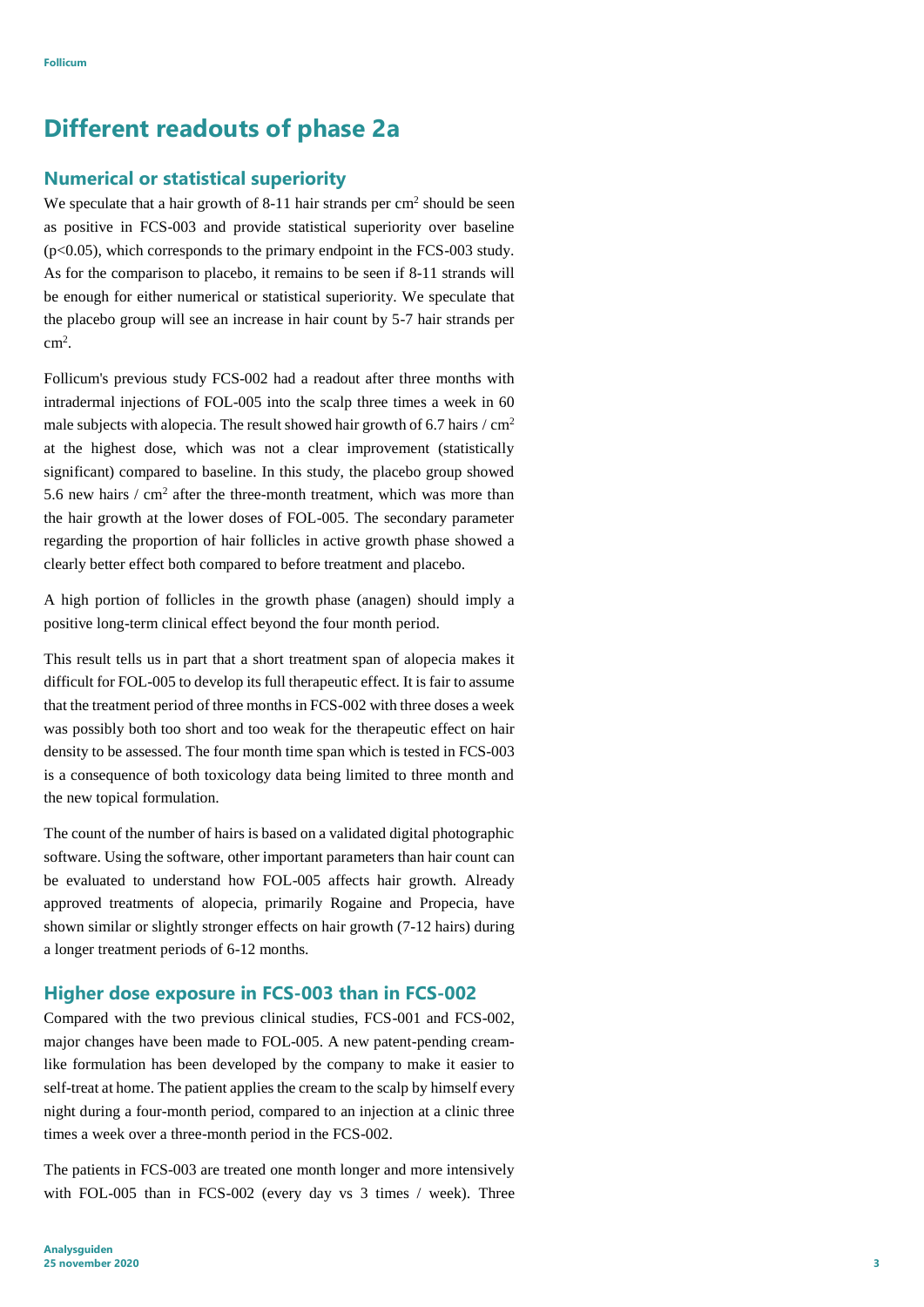different doses of FOL-005 are tested (1.5%, 0.5% and 0.1%) as well as a placebo group. The 1.5 percent concentration of the topical cream adds up to about 15 mg / g cream, which should be compared with 0.1 micrograms per syringe, which contained 50 microliters. This corresponds to a sharp increase in dose strength in FCS-003, which is partly explained pharmacologically by the fact that a topical cream must have a higher concentration than intradermal injections in order for active substance to reach an equivalent concentration in the hair follicles where the hair root grows.

Given that the outcome in FCS-002 was stumbling close to a statistical significant p-value compared to baseline, we believe that the higher doses of FOL-005 in FCS-003 justifies a 65 percent chance of showing a significant improvement in hair growth compared to baseline and possibly also to placebo, at least numerically. A 65 percent probability may be considered high in a phase 2a study and should be seen in light of that there are no other active agents to measure up to, only placebo.

### **Readout in FCS-002 after three month treatment**

|              | $0.0062 \mu g$<br><b>FOL-005</b> | $0.025 \mu q$<br><b>FOL-005</b> | $0.050 \mu q$<br><b>FOL-005</b> | $0.100 \mu q$<br><b>FOL-005</b> | Placebo |
|--------------|----------------------------------|---------------------------------|---------------------------------|---------------------------------|---------|
| No of        | 23                               | 24                              | 21                              | 23                              | 17      |
| patients     |                                  |                                 |                                 |                                 |         |
| Increase in  |                                  |                                 |                                 |                                 |         |
| hair density | 1,5                              | 2,6                             | $-4.1$                          | 6,7                             | 5,6     |
| per cm2      |                                  |                                 |                                 |                                 |         |
| P value over | 0,484                            | 0,452                           | 0,578                           | 0,078                           | 0,262   |
| baseline     |                                  |                                 |                                 |                                 |         |

Source: EU Clinical trials register

#### **Competitor in FDA discussion over phase 3 design**

One of the few competitors to Follicum is the Swiss dermatology company Cassiopea, which, among other things, is developing an alopecia treatment. The substance is called clascoterone, brand name Breezula. The company plans to start phase 3 this year pending on discussions over endpoints with the FDA.

Cassiopea says that in view of the limited experience of clinical development of treatments for alopecia over the past twenty years, more contacts with the FDA are needed before patients can begin to be recruited. In a November update Cassiopea said that the FDA discussion regards a new validated Patient Report Outcome, which will be developed in parallel with the start of a phase 3 study on male patients with alopecia. A phase II study on female patients with alopecia will report in Q2 next year.

We note that the low activity in development of newer alopecia agents in part is a consequence of alopecia not being acknowledged as a disease meriting coverage of medical costs. For this reason, the OTC market is a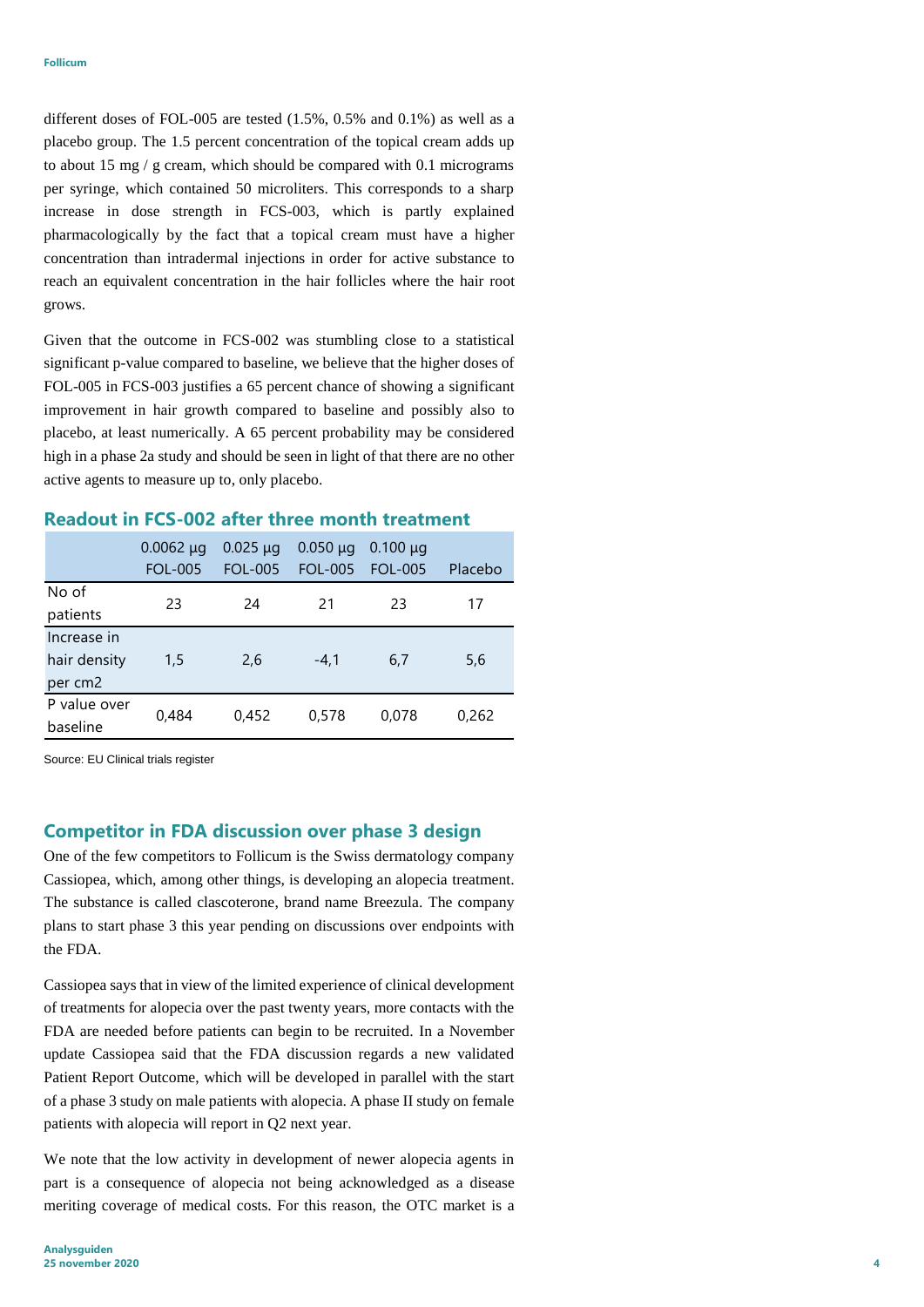substantial part, around half, of the total market value with mostly out of pocket payments.

# **Financial discussion and triggers**

In the Q3 report on November 19 management guided that the readout of the phase 2a study will be released "in springtime". We translate this as early Q2, suggesting an extensive analysis of the data collected, depending on the number of endpoints and ad hoc analyses to be performed in the first readout. The four months treatment period, with last patient recruitment announced on October 8, should end by around February 8, allowing for the code-break procedure to end sometime in February or early March.

In the event of solid clinical data the company is faced with the two strategic option: either sell its rights to FOL-005 to a partner or turn to shareholders for a larger sum of money. Management has previously guided for a phase 2b program made up of two trials of 200 patients each, one for a male population, the other female. We estimate that this program would cost the company SEK 100 million, suggesting a low-cost profile of some 25 000 USD/patient, well below the average cost of conducting a clinical trial in most other areas, ranging from 35 000-180 000 per patient.

After a phase 2b trial and assuming a favourable outcome, preferably superiority to minoxidil, a confirmatory phase III program of some 1 000 patients would be necessary and at that point in time the value of a partnering deal substantially higher than in this phase 2a stage. In our conservative estimates we have forecasted peak sales in 2030 of 400 million EUR.

In our SOTP valuation of the company at SEK 5.1 per share, we have assumed a 65 percent chance that a phase 2b program will begin on the back of positive phase 2a data. We have assumed that a partner will provide financing of a phase 2b program, which in that case would add another SEK 2.0 per share to the valuation ending up at SEK 7.0 per share. On the other hand, a new share issue of some SEK 100 million on the back of positive phase 2a could be another perfectly possible move.

|                                                              | Project<br>value, | SEK/   |             | Likelihood<br>Peak sales, of reaching | Royalty,<br>after 2021 |             |
|--------------------------------------------------------------|-------------------|--------|-------------|---------------------------------------|------------------------|-------------|
|                                                              | <b>SEKm</b>       | share  | <b>EURm</b> | the market                            | deal                   | <b>WACC</b> |
| FOL-005, USA/EU                                              | 312               | 3,8    | 404         | 14%                                   | 10%                    | 13%         |
| FOL-005, Asien                                               | 62                | 0,8    | 121         | 14%                                   | 8%                     | 13%         |
| Diabetes project                                             | 53                | 0,6    |             | $< 5\%$                               |                        |             |
| Administration                                               | $-11$             | $-0,1$ |             |                                       |                        |             |
| Sum                                                          | 427               | 5,1    |             |                                       |                        |             |
| $\mathbf{A}$ is the contract of the contract of $\mathbf{A}$ | 0.17              |        |             |                                       |                        |             |

#### **Sum-of-The-Part valuation of Follicum**

*No of shares, mln 81,7*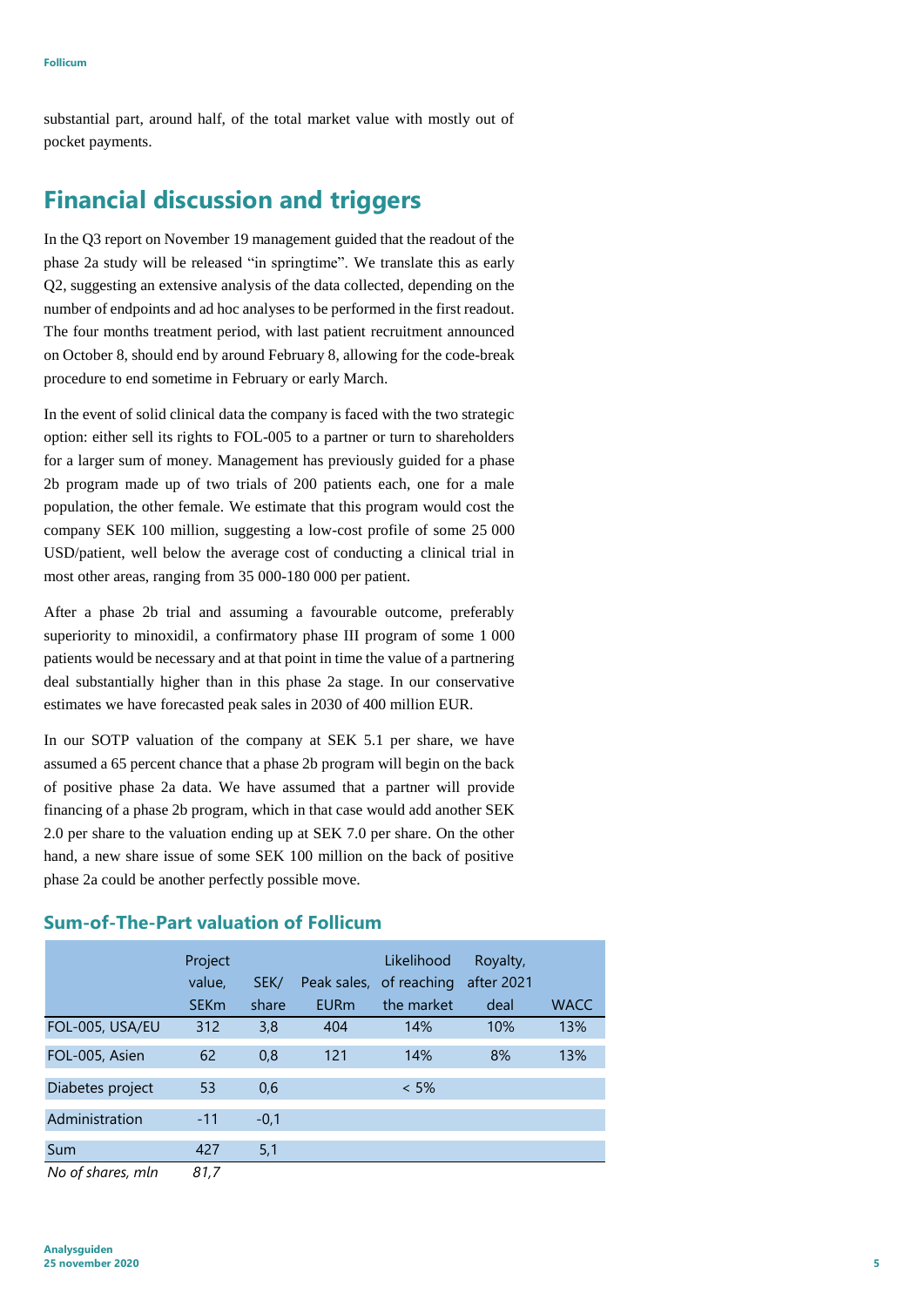In our main scenario, Follicum will sell rights to FOL-005, either globally or regionally, next year. We expect a down-payment of EUR 5 million, of which we have included 65 percent in our 2021E forecast. In the event of a negative outcome in FCS-003, management may decide to terminated FOL-005 and shift focus to the project in diabetes care. In this worst case scenario we expect the share price initially to fall below SEK 1.

### **Assumptions Net Present Value calculation of FOL-005**

|                                                            |                           | 2020 <sub>p</sub> | 2021 <sub>p</sub> | 2022p | 2023 <sub>p</sub> | 2026p  | 2027 <sub>p</sub> | 2028p     | 2029 <sub>p</sub> | 2030 <sub>p</sub> | 2031p |
|------------------------------------------------------------|---------------------------|-------------------|-------------------|-------|-------------------|--------|-------------------|-----------|-------------------|-------------------|-------|
|                                                            |                           |                   |                   |       |                   | Launch |                   |           |                   |                   |       |
| R&D costs                                                  | Fas 2a                    | $-35$             | $-2$              |       |                   |        |                   |           |                   |                   |       |
|                                                            | Fas 2b, estimated         |                   |                   | $-44$ | $-44$             |        |                   |           |                   |                   |       |
| Administration                                             |                           | $-2$              | $-2$              |       |                   |        |                   |           |                   |                   |       |
| Market estimate, cream-based treatment androgenic alopecia |                           |                   |                   |       |                   |        |                   |           |                   |                   |       |
| Minoxidil USA (EURm)                                       |                           | 550               | 556               | 561   | 567               | 584    | 590               | 596       | 602               | 608               | 614   |
| Minoxidil EU (EURm)                                        |                           | 150               | 152               | 153   | 155               | 159    | 161               | 162       | 164               | 166               | 167   |
| FOL-005, USA (EURm)                                        |                           |                   |                   |       |                   | 58     | 118               | 179       | 271               | 334               | 337   |
|                                                            | Share of minoxidil market |                   |                   |       |                   | 10%    | 20%               | 30%       | 45%               | 55%               | 55%   |
|                                                            | Share of patient base     |                   |                   |       |                   | 0.2%   | 0.4%              | 0,6%      | 0,9%              | 1,1%              | 1,1%  |
| Price per Rx, EUR duration of six months                   |                           |                   |                   |       |                   | 520    | 526               | 531       |                   |                   |       |
| FOL-005, EU (EURm)                                         |                           |                   |                   |       |                   | 16     | 32                | 41        | 49                | 58                | 67    |
|                                                            | Share of minoxidil market |                   |                   |       |                   | 10%    | 20%               | 25%       | 30%               | 35%               | 40%   |
| Price per Rx, EUR                                          |                           |                   |                   |       |                   | 0      | 0                 | 0         |                   |                   |       |
| <b>Total sales FOL-005, EURm</b>                           |                           |                   |                   |       |                   | 74     | 150               | 219       | 320               | 392               | 404   |
|                                                            | Growth, %                 |                   |                   |       |                   |        | 102%              | 46%       | 46%               | 23%               | 3%    |
| Milestones USA/EU, EURm                                    |                           |                   | 5                 | 10    | 25                | 0      | 50                | $\pmb{0}$ | 100               | 0                 | 50    |
| Total milestones, EURm                                     |                           | USA/EU            | 340               |       |                   |        |                   |           |                   |                   |       |
| Follicum royalty rate                                      |                           |                   | 10%               |       |                   |        |                   |           |                   |                   |       |
| Total income FOL-005m, SEKm                                |                           |                   | 53                | 106   | 265               | 79     | 689               | 232       | 1399              | 416               | 959   |
| Risk adjusting factor                                      |                           |                   | 0,65              | 0,29  | 0,29              | 0,14   | 0,14              | 0,14      | 0,14              | 0,14              | 0,14  |
| Risk-adjusted earnings, SEKm                               |                           |                   | 27                | 24    | 60                | 8      | 74                | 25        | 149               | 44                | 102   |

| NPV, US/EU            | 3,8 SEK/share (non-diluted) | Likelihood of market approval             |         |  |  |  |  |
|-----------------------|-----------------------------|-------------------------------------------|---------|--|--|--|--|
|                       |                             | Likelihood of success phase 2a            | 65%     |  |  |  |  |
| <b>NPV, Asien</b>     | 0,8 SEK/share (diluted)     | Likelihood of success phase 2b            | 45%     |  |  |  |  |
|                       |                             | Likelihood of success phase 3*            | 55%     |  |  |  |  |
| No of shares, current | 81,7 mln                    | Likelihood of regulatory approval         | 85%     |  |  |  |  |
| <b>WACC</b>           | 13%                         | <b>Accumulated LOA</b>                    | 14%     |  |  |  |  |
| Tax rate              | 22%                         | Likelihood of licencing deal 2021         | 100%    |  |  |  |  |
|                       |                             | Estimated year of launch                  | 2 0 2 6 |  |  |  |  |
| SEK/USD               | 8,8                         | Peak sales, EURm                          | 404     |  |  |  |  |
| SEK/EUR               | 10,6                        | *) FOL-005 superior effect over minoxidil |         |  |  |  |  |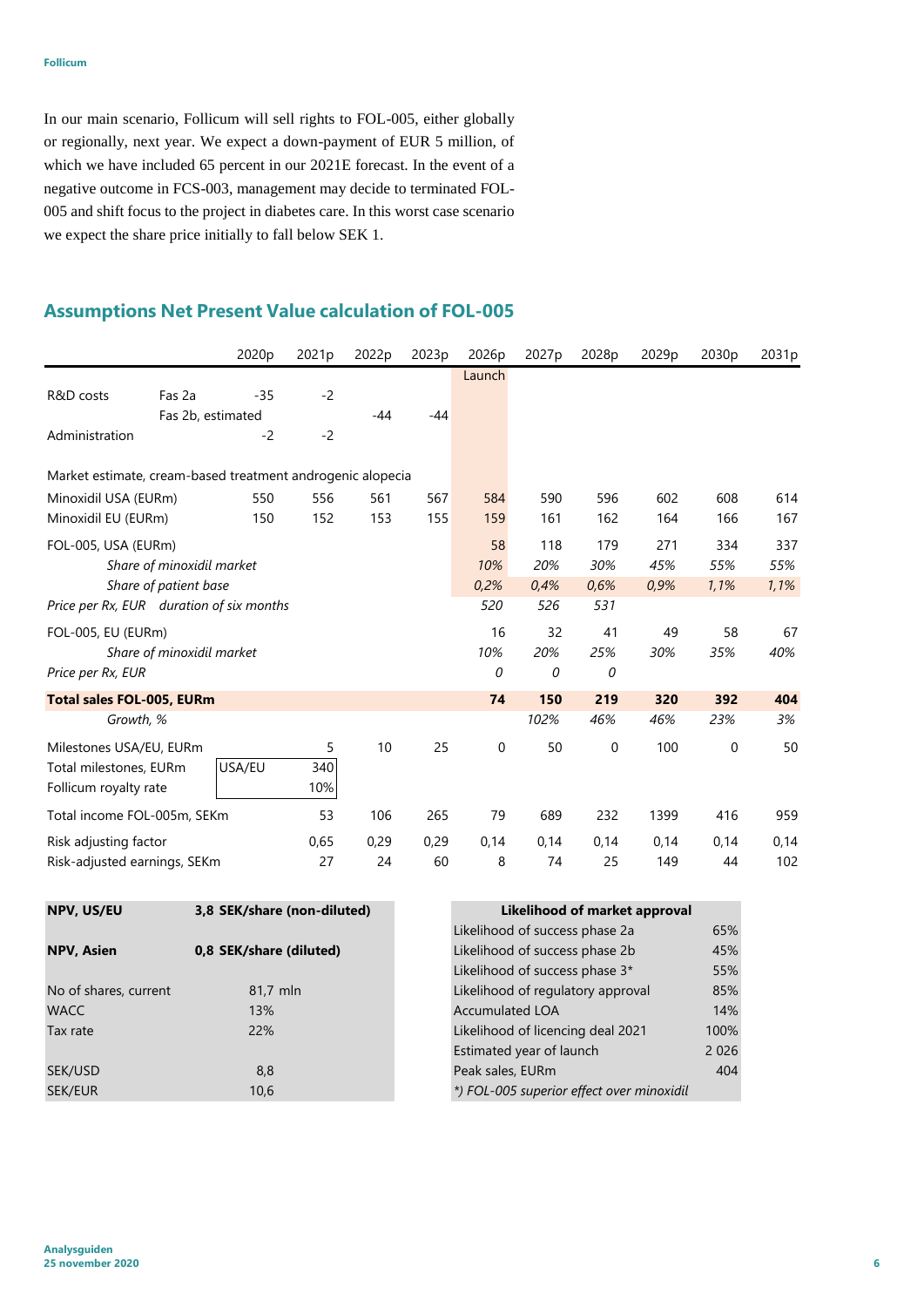# **Facts regarding the FCS-003 study**

The primary objective of the phase 2a study FCS-003 is to evaluate the effect of FOL-005 (0.1%, 0.5% and 1.5%) on hair density after treatment compared to baseline before treatment in more than 200 healthy male subjects with androgenetic alopecia when applied to the scalp once daily for 16 weeks. Healthy male subjects with androgenic alopecia classified according to Hamilton Norwood (grade 3V, 4, 5, 5A, 5V) are included in the study.

Among the secondary endpoints is an evaluation of the effect of FOL-005 on additional hair growth parameters, such as the number and proportion of hair in the growth phase and dormant phase, respectively, and the proportion of so-called vellus hair. These parameters are important for understanding how FOL-005 affects hair growth and also for predicting results after a longer period of treatment. In addition, safety and tolerance are evaluated after 16 weeks of treatment.

FCS-003 uses a randomized double-blind trial design, which is standard for this type of study. In addition to three different strengths of FOL-005, a placebo group is also included, which is a control group where the goal is to investigate the effect and tolerability of the topic formulation without the active pharmaceutical ingredient.

The study includes only male subjects because hormone sensitivity, progression and hair loss patterns differ between the sexes, although the histological characteristics of androgenic alopecia are the same regardless of gender. In this phase II study, the population is therefore homogeneous (men only) to ensure a correct evaluation of the treatment effects.

The study is exploratory in its design, which means that additional post-hoc parameters, in addition to those predefined in the protocol, can be analyzed. To obtain statistically significant results, the group size in this study is larger compared with the two previous clinical studies FCS-001 and FCS-002, a total of just over 200 patients distributed equally in the four groups.